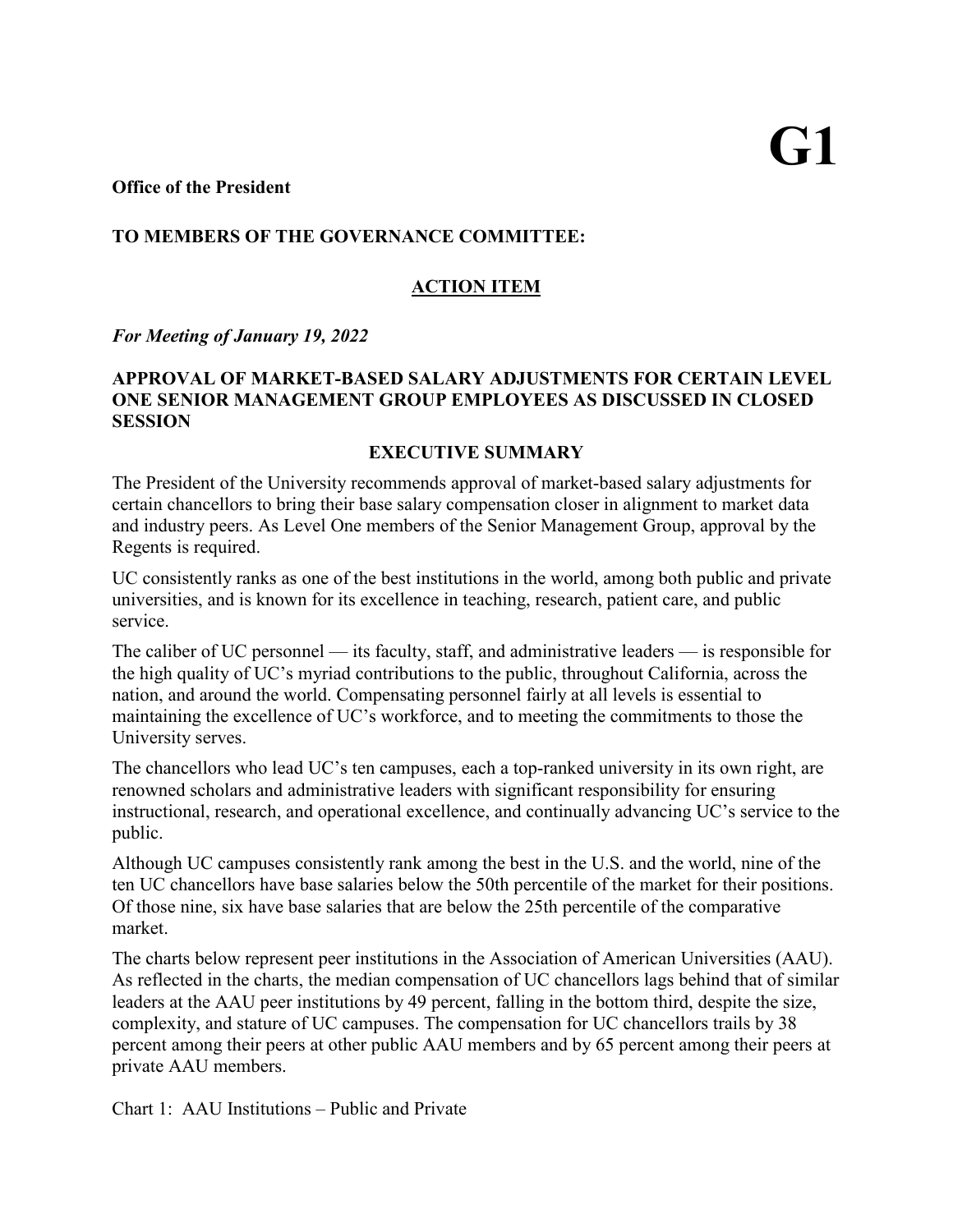# **GOVERNANCE COMMITTEE -2- G1 January 19, 2022**

| University of Chicago                                                            |                            |                             | \$5,976,635 |
|----------------------------------------------------------------------------------|----------------------------|-----------------------------|-------------|
| <b>Columbia University</b>                                                       |                            | \$4,518,999                 |             |
| <b>Harvard University</b>                                                        | \$3,577,432                |                             |             |
| University of Pennsylvania                                                       | \$3,069,251                |                             |             |
| University of Rochester                                                          | \$2,784,572                |                             |             |
| <b>Vanderbilt University</b>                                                     | \$1,922,039                |                             |             |
| Northwestern University                                                          | \$1,919,834                |                             |             |
| <b>Rice University</b>                                                           | \$1,886,963                |                             |             |
| <b>Boston University</b>                                                         | \$1,815,478                |                             |             |
| Johns Hopkins University                                                         | \$1,787,891                |                             |             |
| <b>New York University</b>                                                       | \$1,713,272<br>\$1,662,386 |                             |             |
| <b>Yale University</b>                                                           | \$1,580,841                |                             |             |
| University of Florida                                                            | \$1,505,000                |                             |             |
| <b>Tulane University</b>                                                         | \$1,495,000                |                             |             |
| <b>Ohio State University</b>                                                     | \$1,431,292                |                             |             |
| Washington University in St. Louis                                               | \$1,424,668                |                             |             |
| Case Western Reserve University<br><b>Stanford University</b>                    | \$1,368,383                |                             |             |
| Duke University                                                                  | \$1,360,298                |                             |             |
| Dartmouth College                                                                | \$1,319,716                |                             |             |
| <b>Emory University</b>                                                          | \$1,294,767                |                             |             |
| Texas A&M University at College Station                                          | \$1,276,141                |                             |             |
| Massachusetts Institute of Technology                                            | \$1,248,432                |                             |             |
| Carnegie Mellon University                                                       | \$1,190,467                |                             |             |
| <b>Tufts University</b>                                                          | \$1,160,770                |                             |             |
| Rutgers University - New Brunswick                                               | \$1,160,000                |                             |             |
| Pennsylvania State University at University Park                                 | \$1,149,852                |                             |             |
| <b>Brown University</b>                                                          | \$1,147,990                |                             |             |
| <b>Cornell University</b>                                                        | \$1,131,997                |                             |             |
| California Institute of Technology                                               | \$1,104,492                |                             |             |
| <b>Princeton University</b>                                                      | \$1,041,758                |                             |             |
| University of Virginia                                                           | \$1,014,717                |                             |             |
| Purdue University at West Lafayette                                              | \$982,989                  |                             |             |
| Georgia Institute of Technology                                                  | \$975,000                  |                             |             |
| Michigan State University                                                        | \$960,000                  |                             |             |
| Iowa State University                                                            | \$941,450                  |                             |             |
| University of Arizona                                                            | \$928,179                  |                             |             |
| University of Michigan at Ann Arbor                                              | \$927,000                  |                             |             |
| <b>Brandeis University</b>                                                       | \$922,870                  |                             |             |
| Indiana University at Bloomington                                                | \$892,600                  |                             |             |
| University of Washington                                                         | \$814,943                  |                             |             |
| University of Oregon                                                             | \$808,980                  |                             |             |
| University of Texas at Austin                                                    | \$794,444<br>\$790,000     |                             |             |
| University of Minnesota, Twin Cities                                             | \$786,196                  |                             |             |
| University at Buffalo                                                            | \$785,326                  |                             |             |
| <b>Stony Brook University</b>                                                    | \$770,000                  |                             |             |
| University of Maryland at College Park                                           | \$761,980                  |                             |             |
| University of Illinois at Urbana-Champaign<br>University of Missouri at Columbia | \$742,888                  |                             |             |
| University of Kansas                                                             | \$732,743                  |                             |             |
| University of Pittsburgh main campus                                             | \$732,184                  |                             |             |
| University of Utah                                                               | \$726,740                  |                             |             |
| University of Wisconsin at Madison                                               | \$666,482                  |                             |             |
| University of Iowa                                                               | \$644,196                  |                             |             |
| University of North Carolina at Chapel Hill                                      | \$629,928                  |                             |             |
| University of California-Berkeley                                                | \$581,266                  |                             |             |
| University of California-Irvine                                                  | \$562,256                  |                             |             |
| University of California-Davis                                                   | \$540,911                  | Private, Base salary        |             |
| University of California-Los Angeles                                             | \$511,630                  | Private, Total compensation |             |
| University of Colorado at Boulder                                                | \$511,247                  |                             |             |
| University of California-San Diego                                               | \$505,598                  | Public, Base salary         |             |
| University of California-Santa Barbara                                           | \$451,362                  | Public, Total compensation  |             |
| University of California-Riverside                                               | \$444,194                  | UC, Base salary             |             |
| University of California-Santa Cruz                                              | \$437,750                  | UC, Total compensation      |             |
| University of California-Merced                                                  | \$437,750                  |                             |             |

Data source: The Chronicle of Higher Education Executive Compensation Report and institutional data sources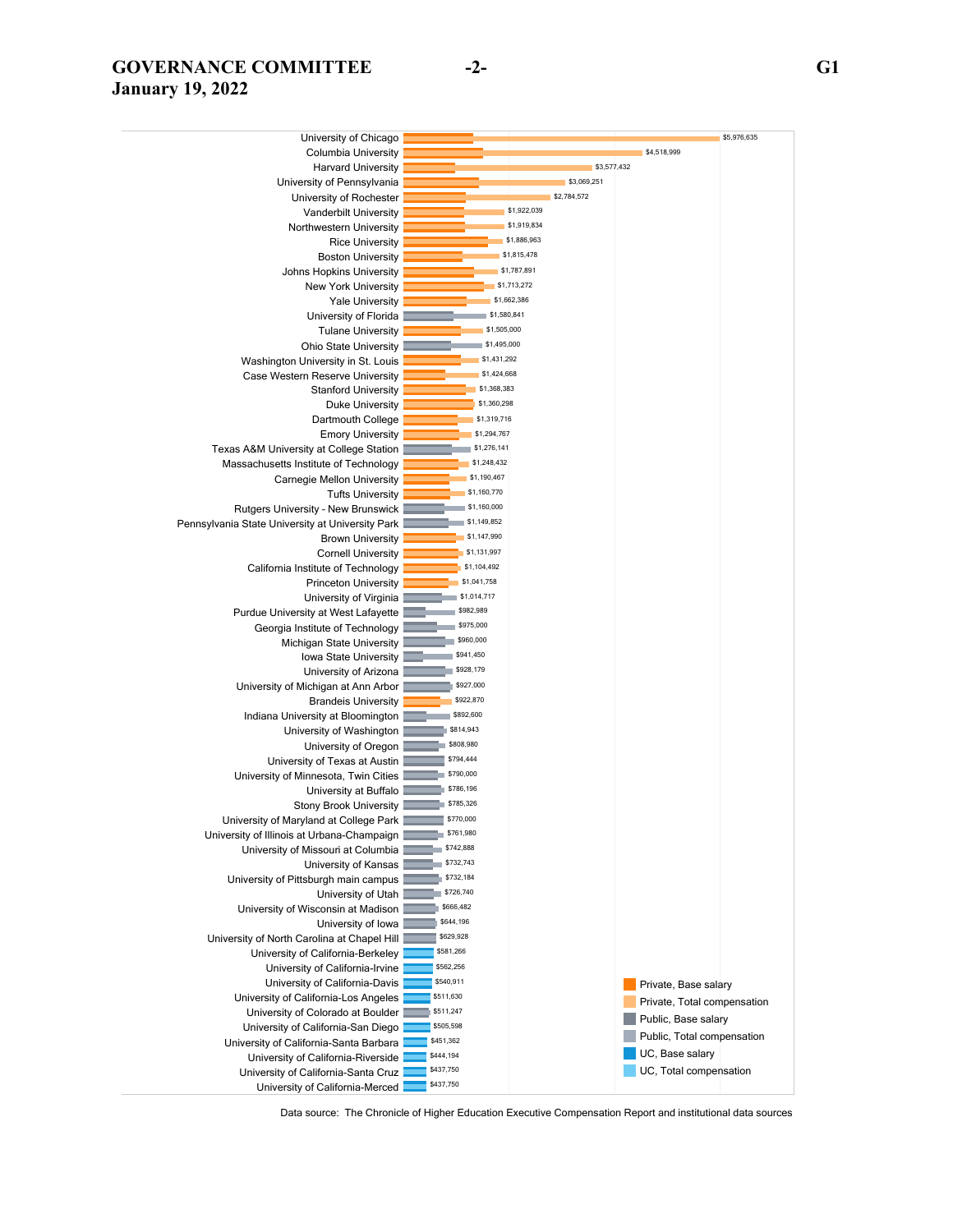#### **GOVERNANCE COMMITTEE -3- G1 January 19, 2022**

Chart 2: AAU Institutions – Public Only



Data source: The Chronicle of Higher Education Executive Compensation Report and institutional data sources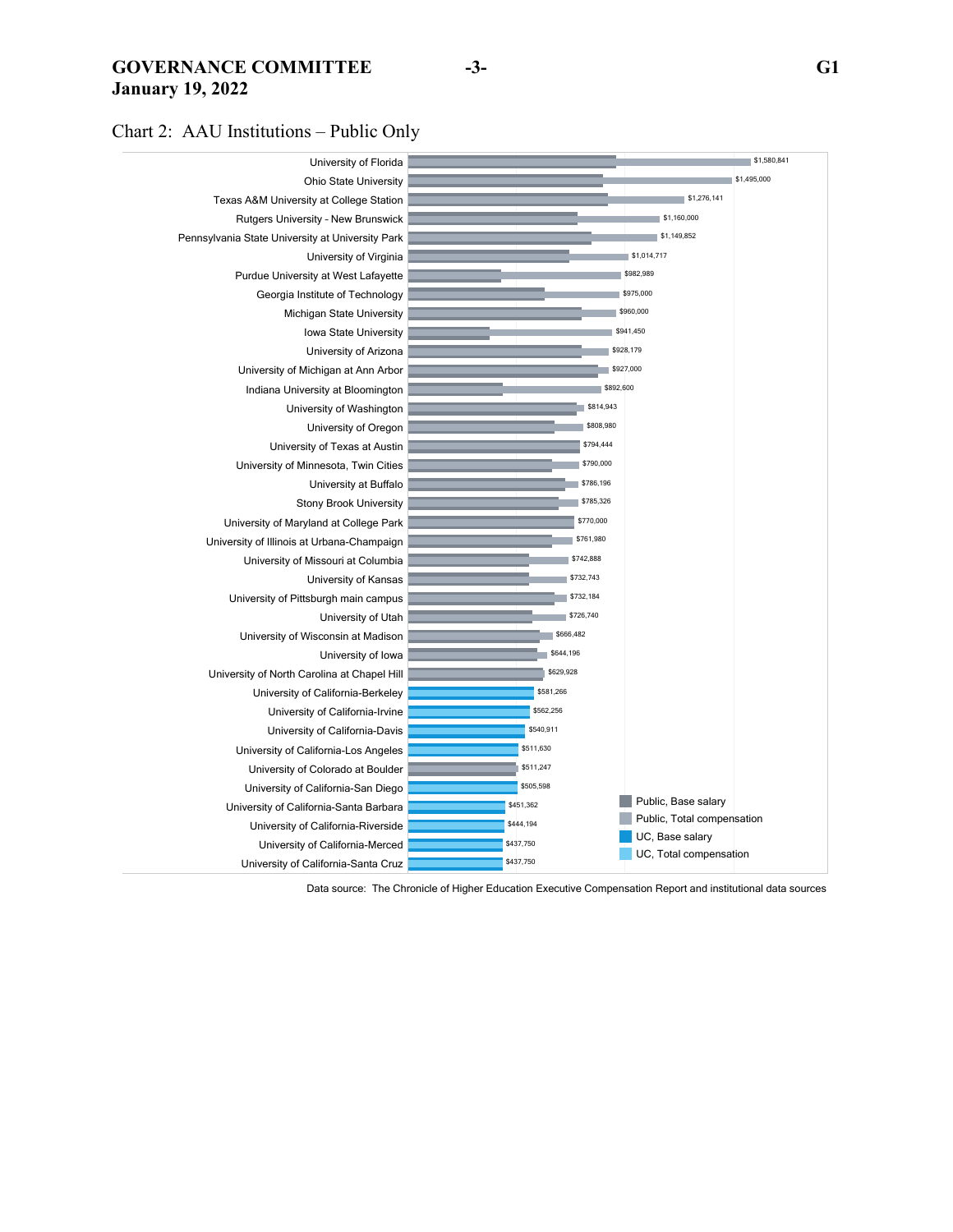

Chart 3: AAU Institutions – Comparative Median Compensation – Private, Public, UC and Total

#### **Chart Notes:**

- $\bullet$ The charts above use the Association of American Universities (AAU) comparison group. AAU is composed of America's leading research universities associated with education. research, and innovation. For additional information: https://www.aau.edu/who-we-are
- UC Berkeley, UCLA, UC Davis, UC San Diego, UC Irvine, UC Santa Cruz, and UC Santa  $\bullet$ Barbara are members of the Association of American Universities (AAU). UC Merced and UC Riverside are not currently members of the AAU, however, they are included to provide a comparison among the UC Chancellors addressed in this item.
- The UC chancellors' compensation is reported as of July 1, 2021.  $\bullet$
- For public institutions, the data source which is the Chronicle of Higher Education (CHE).  $\bullet$ collects information via an exclusive annual survey, most recently published in August 2021, mainly comprised of 2020 calendar year data. To ensure the most current information is presented in the chart, the CHE data was supplemented by publicly available information, such as salary databases, press releases, and news articles.
- For private institutions, CHE obtains the date from IRS form 990s, and the most recent  $\bullet$ publication is comprised of data from tax year 2018, therefore, there is an inherent lag in the data reported.
- CHE reports that base salary is separate from a bonus, incentive, and other  $\bullet$ compensation, but includes paid sick pay and employer contributions to a 401(k) or 403(b). For certain public institutions, base salary also includes funding from universityrelated foundations.
- CHE reports that total compensation includes bonus pay, nontaxable benefits (health and  $\bullet$ medical benefits, life insurance, employer-provided housing, personal legal and financial services, dependent care, adoption assistance, tuition assistance, cafeteria plan, etc.), deferred compensation payments, and other miscellaneous pay components, excluding set aside amounts for deferred compensation set aside and/or retirement benefits.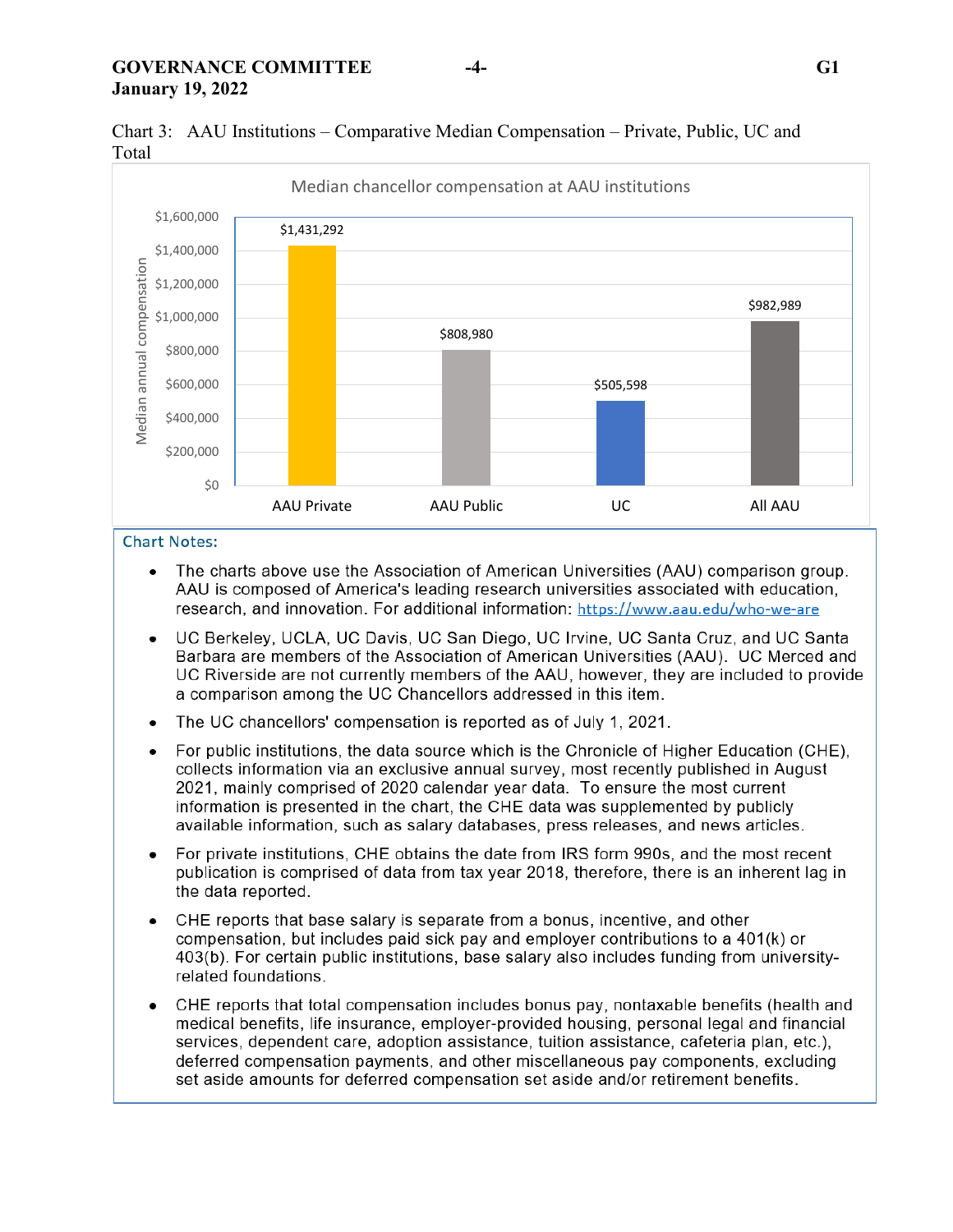### **GOVERNANCE COMMITTEE -5- G1 January 19, 2022**

As noted in Regents Policy 7103: Policy on Compensation for Chancellors, when a UC chancellor's compensation falls behind the market for university leaders, the President shall recommend to the Regents an adjustment to bring the chancellor's compensation to a level that is more competitive with the average compensation at peer institutions.

Chair Estolano appointed a Regents workgroup, chaired by Regent Leib, to consider the factors noted in policy. The compensation consulting firm, Sullivan Cotter, provided benchmarking data for review, analysis, and discussion by the workgroup. The workgroup concluded its work in December 2021, resulting in this proposal for consideration by the Governance Committee and approval by the full Board of Regents

Salary adjustments are being requested for the nine UC chancellors with base salaries that are currently under the 50th percentile of the market for their positions to better align their base salaries to the experience, expertise, and level of responsibility for their roles and responsibilities.

In relation to only the AAU peer institutions, on average, the proposed salaries do not exceed the 60th percentile of the salaries as reported by public AAU universities in the chart above.

The proposed market-based salary adjustments will be implemented in three steps over three fiscal years, with effective dates of March 1, 2022 (FY2021-22), July 1, 2022 (FY2022-23), and July 1, 2023 (FY2023-24). The total spending for these increases is \$800,423.

The proposed salary adjustments represent a step toward more competitive pay for chancellors, intended to help UC recruit and retain the caliber of diverse leadership required to maintain UC's excellence and the quality of its contributions to the public.

The proposed salary increases are not intended to replace systemwide salary program increases; therefore, all chancellors will remain eligible for merit and/or general increases under the 2022 and/or future annual systemwide salary programs consistent with University-wide guidelines.

#### **RECOMMENDATION**

The President of the University recommends that the Governance Committee recommend to the Regents approval of the salary adjustment percentages for certain Level One Senior Management Group employees, within policy, as noted below:

- A. Effective March 1, 2022, adjustment to a baseline of \$519,400, which is the 25th percentile of the comparative market data.
- B. Effective July 1, 2022, market-based adjustment.
- C. Effective July 1, 2023, market-based adjustment.